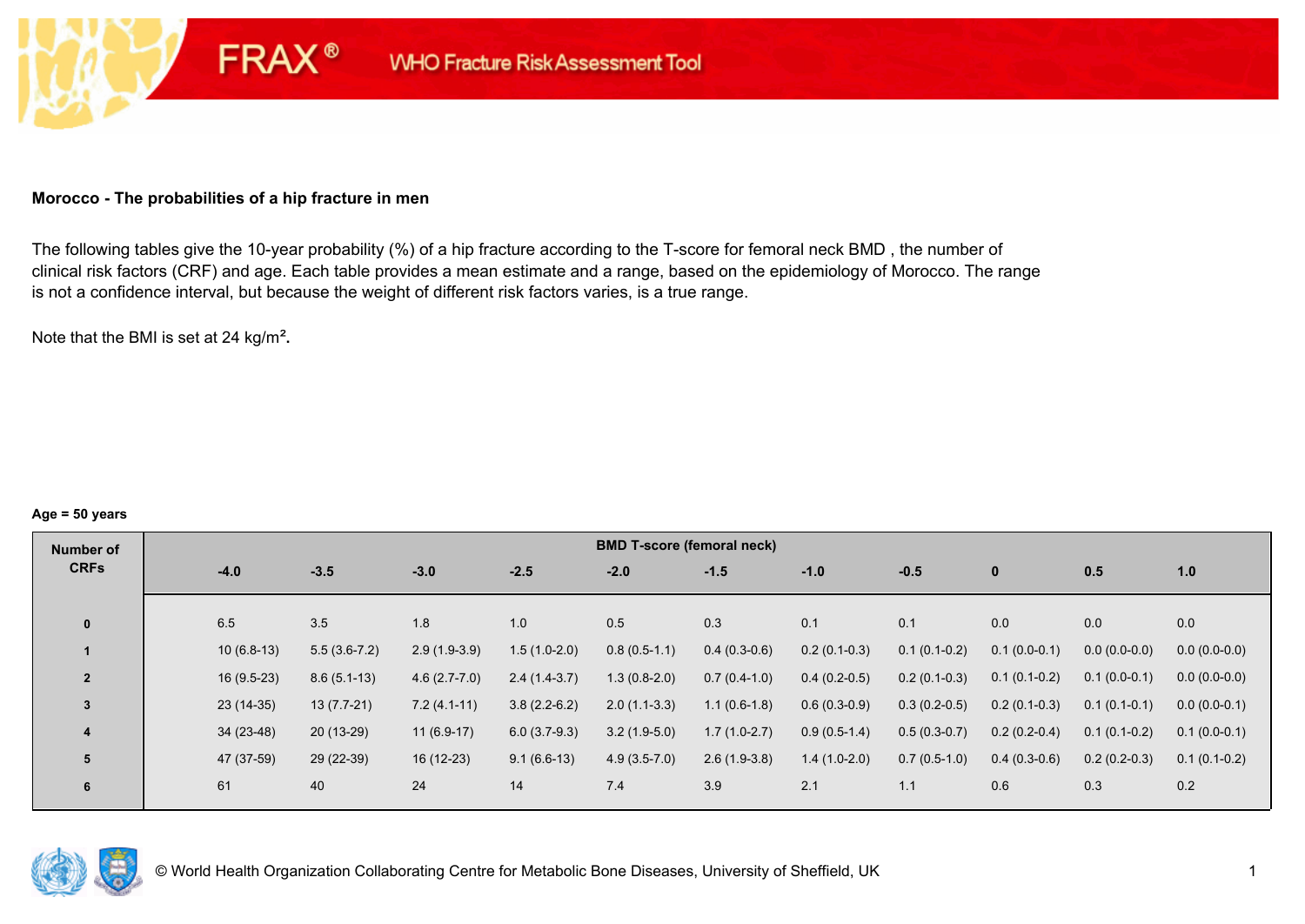**FRAX®** 

## **Age = 55 years**

| Number of      |        |              |                |                |                | <b>BMD T-score (femoral neck)</b> |                |                |                |                |                |                |
|----------------|--------|--------------|----------------|----------------|----------------|-----------------------------------|----------------|----------------|----------------|----------------|----------------|----------------|
| <b>CRFs</b>    | $-4.0$ |              | $-3.5$         | $-3.0$         | $-2.5$         | $-2.0$                            | $-1.5$         | $-1.0$         | $-0.5$         | $\mathbf 0$    | 0.5            | 1.0            |
| $\mathbf 0$    | 7.1    |              | 3.9            | 2.2            | 1.2            | 0.6                               | 0.4            | 0.2            | 0.1            | 0.1            | 0.0            | 0.0            |
|                |        | $11(7.4-13)$ | $6.1(4.1-7.6)$ | $3.4(2.3-4.2)$ | $1.9(1.2-2.3)$ | $1.0(0.7-1.3)$                    | $0.6(0.4-0.7)$ | $0.3(0.2-0.4)$ | $0.2(0.1-0.2)$ | $0.1(0.1-0.1)$ | $0.1(0.0-0.1)$ | $0.0(0.0-0.0)$ |
| $\overline{2}$ |        | 16 (10-23)   | $9.3(5.8-13)$  | $5.2(3.2-7.5)$ | $2.9(1.8-4.2)$ | $1.6(1.0-2.3)$                    | $0.9(0.5-1.3)$ | $0.5(0.3-0.7)$ | $0.3(0.2-0.4)$ | $0.1(0.1-0.2)$ | $0.1(0.1-0.1)$ | $0.0(0.0-0.1)$ |
| $\mathbf{3}$   |        | 24 (15-34)   | $14(8.7-21)$   | $8.0(4.9-12)$  | $4.4(2.7-6.8)$ | $2.5(1.5-3.8)$                    | $1.3(0.8-2.1)$ | $0.7(0.4-1.1)$ | $0.4(0.2-0.6)$ | $0.2(0.1-0.4)$ | $0.1(0.1-0.2)$ | $0.1(0.0-0.1)$ |
| 4              |        | 34 (24-46)   | 20 (14-29)     | $12(8.0-18)$   | $6.7(4.4-10)$  | $3.7(2.5-5.7)$                    | $2.1(1.3-3.2)$ | $1.1(0.7-1.7)$ | $0.6(0.4-1.0)$ | $0.3(0.2-0.5)$ | $0.2(0.1-0.3)$ | $0.1(0.1-0.2)$ |
| 5              |        | 45 (38-57)   | 29 (23-39)     | 17 (14-24)     | $10(7.8-14)$   | $5.6(4.4-8.0)$                    | $3.1(2.4-4.5)$ | $1.7(1.3-2.5)$ | $0.9(0.7-1.4)$ | $0.5(0.4-0.8)$ | $0.3(0.2-0.4)$ | $0.2(0.1-0.2)$ |
| 6              | 58     |              | 40             | 25             | 15             | 8.4                               | 4.7            | 2.6            | 1.4            | 0.8            | 0.5            | 0.3            |

#### **Age = 60 years**

| Number of               |              |                |                |                  | <b>BMD T-score (femoral neck)</b> |                |                |                |                |                |                |
|-------------------------|--------------|----------------|----------------|------------------|-----------------------------------|----------------|----------------|----------------|----------------|----------------|----------------|
| <b>CRFs</b>             | $-4.0$       | $-3.5$         | $-3.0$         | $-2.5$           | $-2.0$                            | $-1.5$         | $-1.0$         | $-0.5$         | $\mathbf{0}$   | 0.5            | 1.0            |
| $\mathbf{0}$            | 7.0          | 4.1            | 2.4            | 1.4              | 0.8                               | 0.5            | 0.3            | 0.2            | 0.1            | 0.1            | 0.0            |
|                         | $10(7.4-12)$ | $6.3(4.4-7.4)$ | $3.7(2.6-4.4)$ | $2.2(1.5-2.6)$   | $1.3(0.9-1.5)$                    | $0.7(0.5-0.9)$ | $0.4(0.3-0.5)$ | $0.2(0.2-0.3)$ | $0.1(0.1-0.2)$ | $0.1(0.1-0.1)$ | $0.1(0.0-0.1)$ |
| $\overline{2}$          | $15(10-20)$  | $9.3(6.1-13)$  | $5.6(3.6-7.6)$ | $3.3(2.1-4.5)$   | $1.9(1.2-2.6)$                    | $1.1(0.7-1.5)$ | $0.7(0.4-0.9)$ | $0.4(0.2-0.5)$ | $0.2(0.1-0.3)$ | $0.1(0.1-0.2)$ | $0.1(0.1-0.1)$ |
| 3                       | 22 (15-29)   | $14(9.2-19)$   | $8.2(5.5-12)$  | $4.9(3.2 - 7.0)$ | $2.9(1.9-4.2)$                    | $1.7(1.1-2.5)$ | $1.0(0.6-1.4)$ | $0.6(0.4-0.8)$ | $0.3(0.2-0.5)$ | $0.2(0.1-0.3)$ | $0.1(0.1-0.2)$ |
| $\overline{\mathbf{4}}$ | $30(23-40)$  | 19 (14-27)     | $12(8.6-17)$   | $7.3(5.1-10)$    | $4.3(3.0-6.3)$                    | $2.5(1.8-3.7)$ | $1.5(1.0-2.2)$ | $0.9(0.6-1.3)$ | $0.5(0.4-0.8)$ | $0.3(0.2-0.5)$ | $0.2(0.1-0.3)$ |
| 5                       | 40 (35-50)   | $27(23-35)$    | 17 (14-23)     | $11(8.7-14)$     | $6.3(5.2-8.8)$                    | $3.8(3.1-5.3)$ | $2.2(1.8-3.1)$ | $1.3(1.1-1.8)$ | $0.8(0.6-1.1)$ | $0.5(0.4-0.7)$ | $0.3(0.2-0.4)$ |
| 6                       | 51           | 36             | 24             | 15               | 9.2                               | 5.5            | 3.3            | 1.9            | 1.2            | 0.7            | 0.4            |

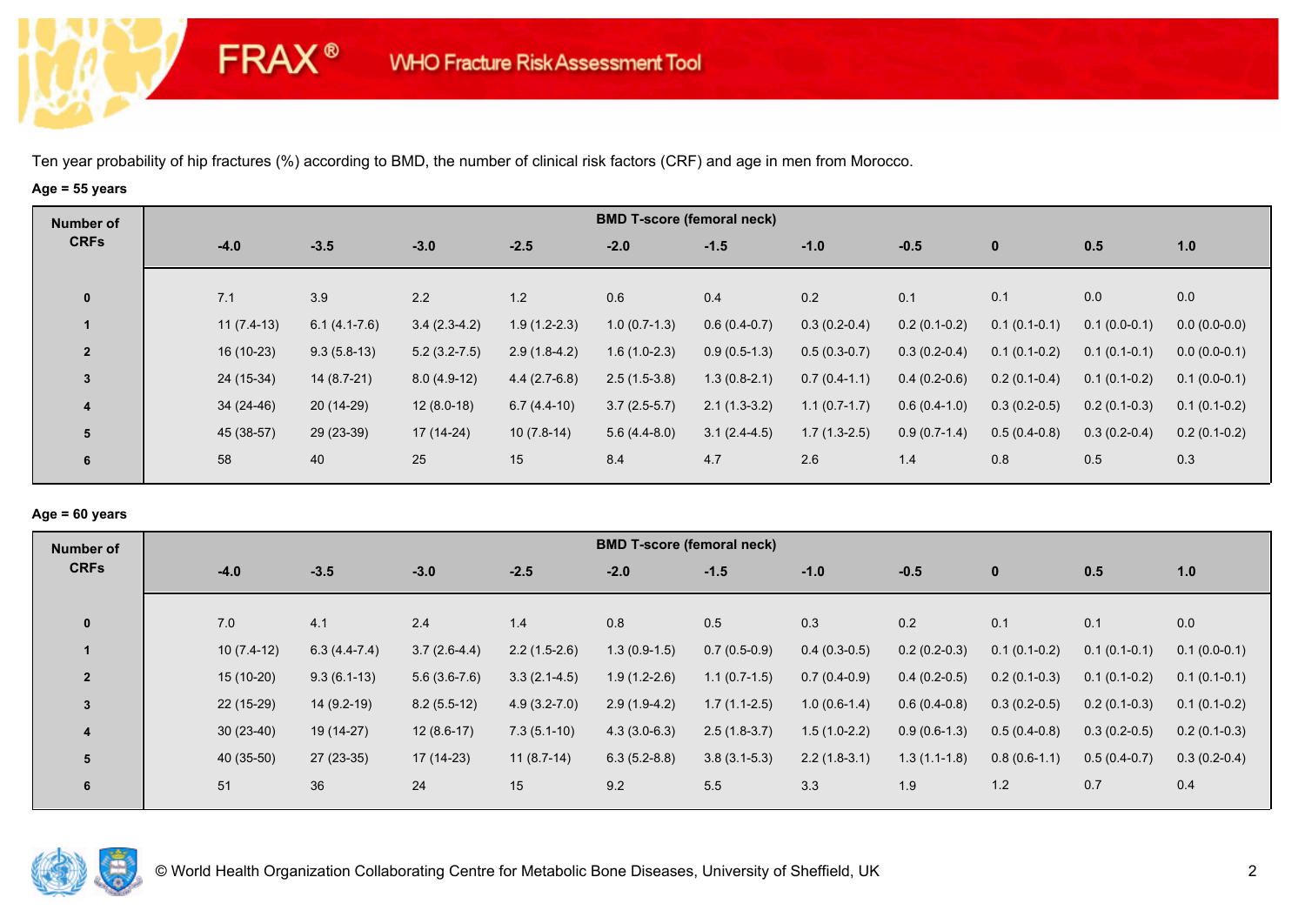**FRAX®** 

# **Age = 65 years**

| Number of               |               |                |                |                | <b>BMD T-score (femoral neck)</b> |                |                |                |                |                |                |
|-------------------------|---------------|----------------|----------------|----------------|-----------------------------------|----------------|----------------|----------------|----------------|----------------|----------------|
| <b>CRFs</b>             | $-4.0$        | $-3.5$         | $-3.0$         | $-2.5$         | $-2.0$                            | $-1.5$         | $-1.0$         | $-0.5$         | $\bf{0}$       | 0.5            | 1.0            |
|                         |               |                |                |                |                                   |                |                |                |                |                |                |
| $\mathbf 0$             | 6.7           | 4.2            | 2.6            | 1.6            | 1.0                               | 0.6            | 0.4            | 0.2            | 0.2            | 0.1            | 0.1            |
|                         | $9.6(7.0-11)$ | $6.1(4.4-6.9)$ | $3.8(2.7-4.4)$ | $2.4(1.7-2.7)$ | $1.5(1.1-1.7)$                    | $0.9(0.7-1.1)$ | $0.6(0.4-0.7)$ | $0.4(0.3-0.4)$ | $0.2(0.2-0.3)$ | $0.1(0.1-0.2)$ | $0.1(0.1-0.1)$ |
| $\overline{2}$          | $14(9.7-17)$  | $8.8(6.2-11)$  | $5.6(3.9-7.2)$ | $3.5(2.4-4.6)$ | $2.2(1.5-2.9)$                    | $1.4(0.9-1.8)$ | $0.8(0.6-1.1)$ | $0.5(0.4-0.7)$ | $0.3(0.2-0.4)$ | $0.2(0.1-0.3)$ | $0.1(0.1-0.2)$ |
| $\mathbf{3}$            | 19 (14-25)    | $13(9.2-17)$   | $8.1(5.8-11)$  | $5.1(3.7-6.9)$ | $3.2(2.3-4.3)$                    | $2.0(1.4-2.7)$ | $1.2(0.9-1.7)$ | $0.8(0.5-1.1)$ | $0.5(0.3-0.7)$ | $0.3(0.2-0.4)$ | $0.2(0.1-0.3)$ |
| $\overline{\mathbf{4}}$ | $26(21-33)$   | 18 (14-23)     | $11(8.8-15)$   | $7.4(5.6-10)$  | $4.7(3.5-6.5)$                    | $2.9(2.2-4.1)$ | $1.8(1.4-2.6)$ | $1.2(0.9-1.6)$ | $0.7(0.6-1.0)$ | $0.5(0.4-0.7)$ | $0.3(0.2-0.4)$ |
| 5                       | $34(30-42)$   | $24(21-30)$    | $16(14-21)$    | $10(9.1-14)$   | $6.7(5.8-9.0)$                    | $4.2(3.7-5.8)$ | $2.7(2.3-3.6)$ | $1.7(1.4-2.3)$ | $1.1(0.9-1.5)$ | $0.7(0.6-1.0)$ | $0.4(0.4-0.6)$ |
| 6                       | 43            | 31             | 22             | 15             | 9.4                               | 6.0            | 3.8            | 2.4            | 1.6            | 1.0            | 0.6            |
|                         |               |                |                |                |                                   |                |                |                |                |                |                |

## **Age = 70 years**

| Number of      |               |                |                |                | <b>BMD T-score (femoral neck)</b> |                |                |                |                |                |                |
|----------------|---------------|----------------|----------------|----------------|-----------------------------------|----------------|----------------|----------------|----------------|----------------|----------------|
| <b>CRFs</b>    | $-4.0$        | $-3.5$         | $-3.0$         | $-2.5$         | $-2.0$                            | $-1.5$         | $-1.0$         | $-0.5$         | $\mathbf{0}$   | 0.5            | 1.0            |
| $\mathbf{0}$   | 5.6           | 3.8            | 2.5            | 1.6            | 1.1                               | 0.7            | 0.5            | 0.3            | 0.2            | 0.1            | 0.1            |
|                | $8.9(7.9-12)$ | $6.0(5.3-7.8)$ | $4.0(3.5-5.2)$ | $2.7(2.3-3.5)$ | $1.8(1.5-2.3)$                    | $1.2(1.0-1.5)$ | $0.8(0.7-1.0)$ | $0.5(0.4-0.7)$ | $0.3(0.3-0.5)$ | $0.2(0.2-0.3)$ | $0.2(0.1-0.2)$ |
| $\overline{2}$ | $14(11-17)$   | $9.3(7.6-12)$  | $6.3(5.1-8.3)$ | $4.2(3.4-5.6)$ | $2.8(2.3-3.7)$                    | $1.9(1.5-2.5)$ | $1.2(1.0-1.6)$ | $0.8(0.7-1.1)$ | $0.6(0.5-0.8)$ | $0.4(0.3-0.5)$ | $0.3(0.2-0.4)$ |
| 3              | $20(16-25)$   | $14(11-18)$    | $9.8(7.6-12)$  | $6.7(5.1-8.5)$ | $4.5(3.4-5.7)$                    | $3.0(2.3-3.8)$ | $2.0(1.5-2.5)$ | $1.3(1.0-1.7)$ | $0.9(0.7-1.2)$ | $0.6(0.5-0.8)$ | $0.4(0.3-0.5)$ |
| 4              | 29 (23-34)    | $21(17-25)$    | $15(11-18)$    | $10(7.8-12)$   | $7.0(5.3-8.5)$                    | $4.7(3.5-5.7)$ | $3.1(2.3-3.8)$ | $2.1(1.6-2.6)$ | $1.5(1.1-1.8)$ | $1.0(0.7-1.2)$ | $0.7(0.5-0.8)$ |
| 5              | $39(32-43)$   | $30(24-33)$    | 22 (17-24)     | $16(12-17)$    | $11(8.1-12)$                      | $7.3(5.5-8.1)$ | $4.9(3.7-5.5)$ | $3.4(2.5-3.8)$ | $2.3(1.7-2.6)$ | $1.6(1.2-1.8)$ | $1.1(0.8-1.2)$ |
| 6              | 50            | 40             | 31             | 23             | 16                                | 11             | 7.7            | 5.3            | 3.7            | 2.5            | 1.7            |

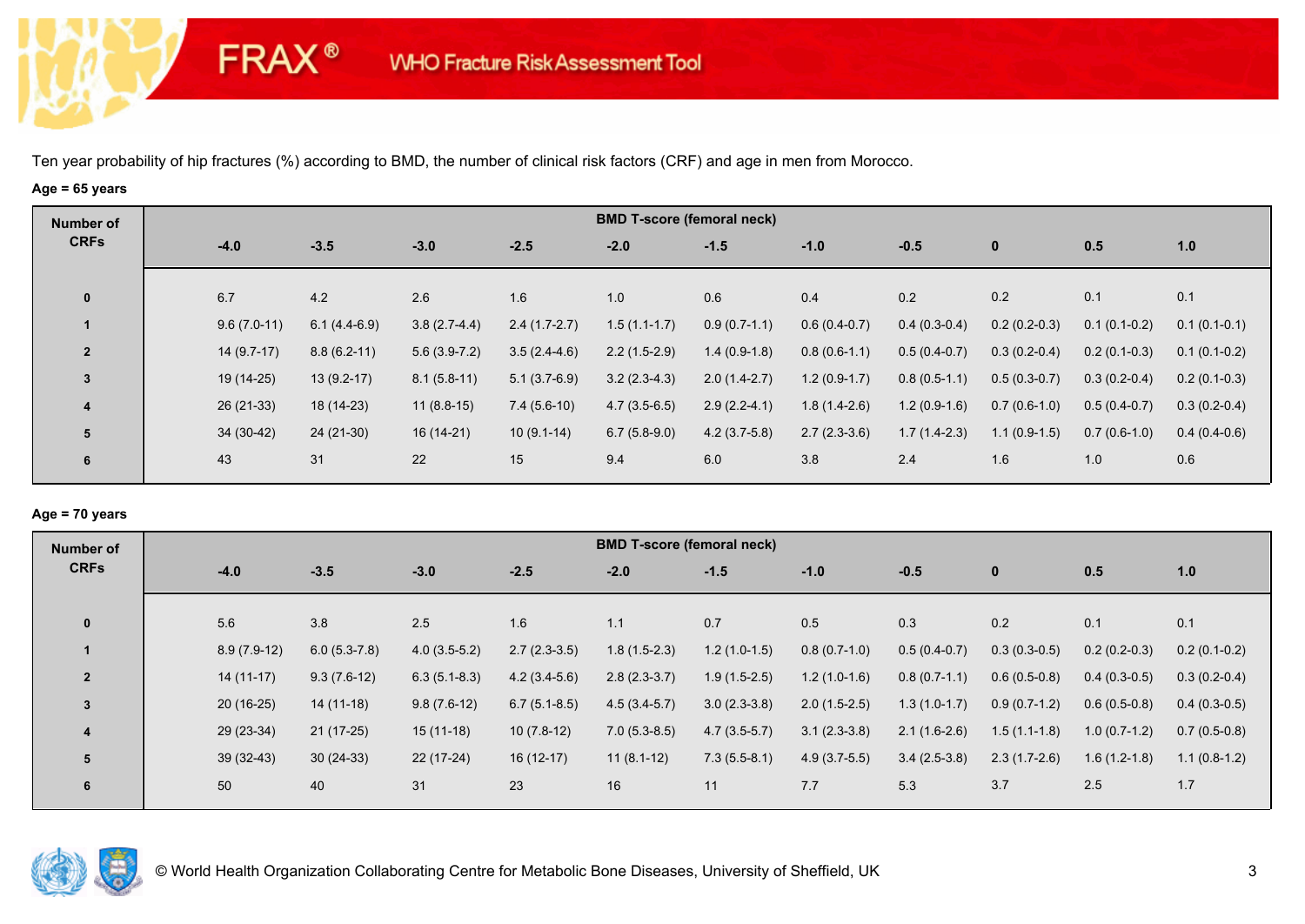**FRAX®** 

# **Age = 75 years**

| Number of      |               |               |                |                | <b>BMD T-score (femoral neck)</b> |                  |                |                |                |                |                |
|----------------|---------------|---------------|----------------|----------------|-----------------------------------|------------------|----------------|----------------|----------------|----------------|----------------|
| <b>CRFs</b>    | $-4.0$        | $-3.5$        | $-3.0$         | $-2.5$         | $-2.0$                            | $-1.5$           | $-1.0$         | $-0.5$         | $\mathbf 0$    | 0.5            | 1.0            |
| $\mathbf 0$    | 4.6           | 3.2           | 2.3            | 1.6            | 1.1                               | 0.8              | 0.5            | 0.4            | 0.3            | 0.2            | 0.1            |
|                | $8.4(6.2-18)$ | $6.1(4.4-13)$ | $4.3(3.1-9.4)$ | $3.1(2.2-6.7)$ | $2.2(1.6-4.8)$                    | $1.5(1.1-3.3)$   | $1.1(0.8-2.3)$ | $0.8(0.6-1.7)$ | $0.5(0.4-1.2)$ | $0.4(0.3-0.9)$ | $0.3(0.2-0.6)$ |
| $\overline{2}$ | $14(8.6-25)$  | $10(6.2-19)$  | $7.6(4.4-14)$  | $5.4(3.1-10)$  | $3.9(2.2 - 7.2)$                  | $2.7(1.6-5.2)$   | $1.9(1.1-3.7)$ | $1.4(0.8-2.6)$ | $1.0(0.6-1.9)$ | $0.7(0.4-1.4)$ | $0.5(0.3-1.0)$ |
| 3              | $22(12-33)$   | $17(8.6-26)$  | $12(6.2-20)$   | $9.1(4.4-15)$  | $6.6(3.1-11)$                     | $4.7(2.2 - 7.7)$ | $3.3(1.6-5.5)$ | $2.4(1.1-4.0)$ | $1.8(0.8-2.9)$ | $1.3(0.6-2.1)$ | $0.9(0.4-1.5)$ |
| 4              | $32(17-41)$   | $25(12-33)$   | 19 (9.0-26)    | $15(6.5-20)$   | $11(4.7-15)$                      | $7.8(3.3-11)$    | $5.6(2.4-7.7)$ | $4.1(1.7-5.6)$ | $3.0(1.2-4.1)$ | $2.2(0.9-3.0)$ | $1.6(0.6-2.2)$ |
| 5              | 43 (23-50)    | 36 (18-42)    | 28 (13-33)     | $22(9.6-26)$   | $17(6.9-20)$                      | $12(5.0-15)$     | $9.0(3.6-11)$  | $6.6(2.6-7.9)$ | $4.9(1.9-5.8)$ | $3.6(1.4-4.2)$ | $2.6(1.0-3.1)$ |
| 6              | 55            | 47            | 39             | 32             | 25                                | 19               | 14             | 11             | 7.8            | 5.8            | 4.3            |

## **Age = 80 years**

| Number of               |             |               |               |                |                | <b>BMD T-score (femoral neck)</b> |                |                |                |                |                |                |
|-------------------------|-------------|---------------|---------------|----------------|----------------|-----------------------------------|----------------|----------------|----------------|----------------|----------------|----------------|
| <b>CRFs</b>             | $-4.0$      | $-3.5$        |               | $-3.0$         | $-2.5$         | $-2.0$                            | $-1.5$         | $-1.0$         | $-0.5$         | $\mathbf{0}$   | 0.5            | 1.0            |
| $\mathbf{0}$            | 3.9         | 2.9           |               | 2.1            | 1.6            | 1.2                               | 0.9            | 0.6            | 0.5            | 0.4            | 0.3            | 0.2            |
|                         |             | $7.0(5.0-15)$ | $5.3(3.8-12)$ | $4.0(2.8-8.8)$ | $3.0(2.1-6.6)$ | $2.2(1.5-5.0)$                    | $1.6(1.1-3.7)$ | $1.2(0.8-2.8)$ | $0.9(0.6-2.1)$ | $0.7(0.5-1.6)$ | $0.5(0.4-1.2)$ | $0.4(0.3-0.9)$ |
| $\overline{2}$          |             | $12(6.5-21)$  | $8.9(4.9-17)$ | $6.8(3.7-13)$  | $5.1(2.8-9.8)$ | $3.9(2.1 - 7.4)$                  | $2.9(1.5-5.6)$ | $2.2(1.1-4.2)$ | $1.7(0.9-3.2)$ | $1.3(0.7-2.4)$ | $1.0(0.5-1.9)$ | $0.7(0.4-1.4)$ |
| $\overline{3}$          |             | 18 (9.0-28)   | $14(6.9-23)$  | $11(5.2-18)$   | $8.4(3.9-14)$  | $6.4(2.9-11)$                     | $4.8(2.2-8.1)$ | $3.6(1.6-6.2)$ | $2.8(1.2-4.8)$ | $2.2(1.0-3.7)$ | $1.6(0.7-2.8)$ | $1.3(0.6-2.2)$ |
| $\overline{\mathbf{4}}$ | 26 (12-35)  |               | $21(9.6-29)$  | $17(7.3-23)$   | $13(5.5-19)$   | $10(4.2-14)$                      | $7.7(3.1-11)$  | $5.9(2.4-8.5)$ | $4.6(1.8-6.7)$ | $3.5(1.4-5.1)$ | $2.7(1.1-4.0)$ | $2.1(0.8-3.0)$ |
| 5                       | $36(18-42)$ |               | $30(14-35)$   | 24 (11-29)     | $20(8.2-23)$   | $15(6.2-18)$                      | $12(4.7-14)$   | $9.2(3.6-11)$  | $7.2(2.8-8.6)$ | $5.6(2.1-6.7)$ | $4.4(1.6-5.2)$ | $3.4(1.3-4.1)$ |
| 6                       | 47          | 40            |               | 34             | 28             | 22                                | 18             | 14             | 11             | 8.7            | 6.8            | 5.3            |